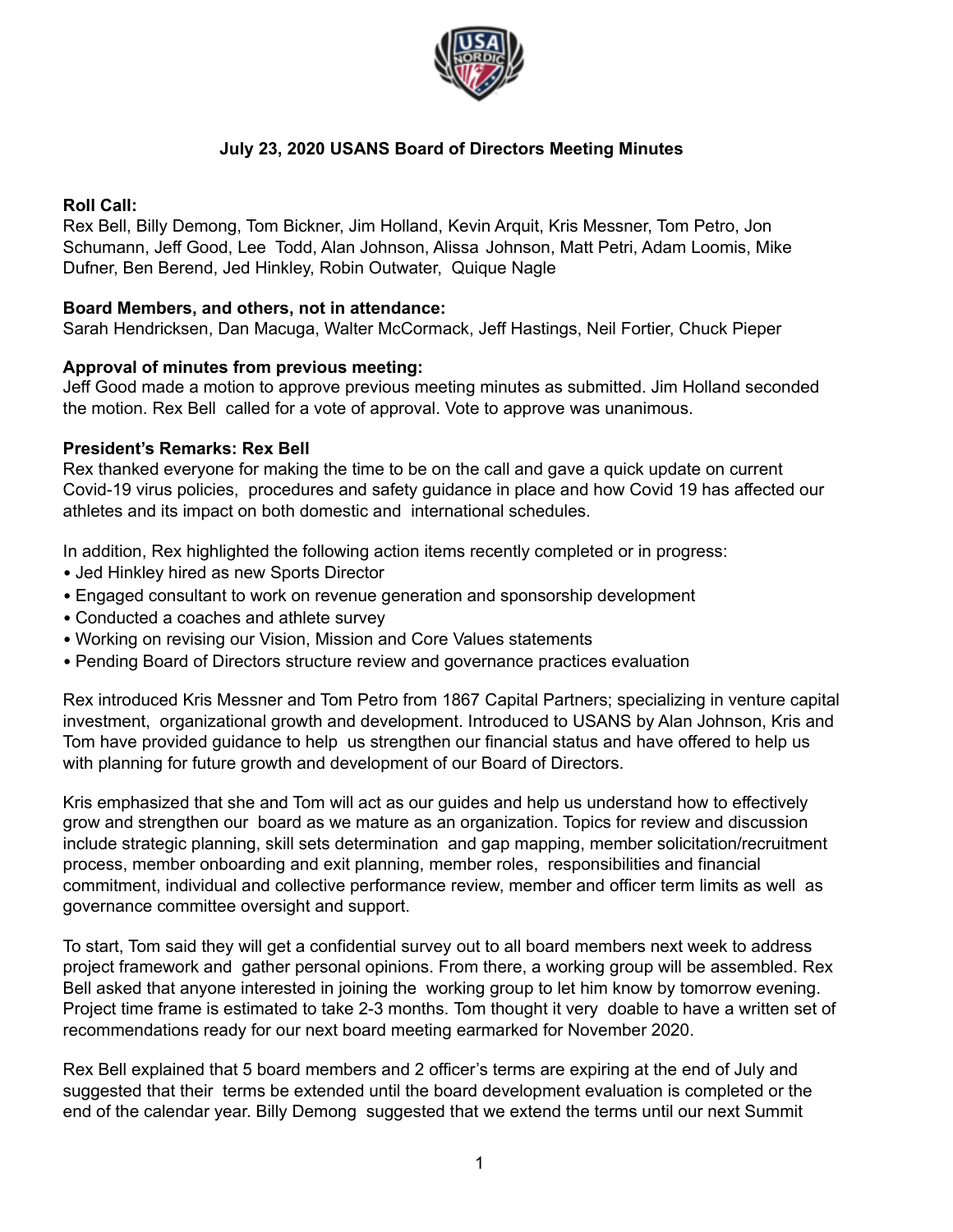

Meeting in May 2021 to allow more time for the nomination process and implementation.

Jim Holland made the motion to extend the board member and officer terms until the end of the year. Tom Bickner seconded the motion. Rex Bell called for a vote and the motion passed unanimously.

## **Executive Director's Report: Billy Demong**

Billy thanked everyone for being on the call, as well, and summarized the overall spirit as "onward and upward" despite challenges presented by the Covid-19 virus. He said staff is adapting well to new schedule challenges and was very pleased that we were able to get several athletes to Europe for training.

Billy highlighted several recent organizational and staff developments:

- Dr. Andy Chen as our new Medical Director, and new medical staff: Dr. Lauren Borowski and Dr. James Glazer
- Ongoing Covid -19 policy development per Medical Director, staff and USOC policy guidance
- No new staff furloughs New Sport Director
- Looking to replace Sport Development Director in the near future
- Anders Johnson hired as Women's Combined Ski Jumping Coach
- Chris Gilbertson hired as new Nordic Combined Ski Jumping Coach
- Thomas Matura appointed new Women's Nordic Combined Head Coach

Billy also revisited the 3 major focus areas he surfaced during last year's Summit Meeting:

- Events
- Athletes
- Clubs

He cited elevated levels of professionalism in staging events, notably the US Cup Series, providing added value to both the organizers and sponsors. He outlined continuing athlete/team numbers growth and retention, and positive advancements in both club and infrastructure development citing Iron Mountain, MI, Lake Placid, NY and Berlin, NH as specific examples. Billy said he is feeling very good about our overall spirit, focus and progress.

#### **Financial Report: Mike Dufner and Billy Demong**

Mike and Billy walked everyone through the year to date budget versus actual revenue and expense figures. They further explained their cash flow analysis approach of working a 3, 6 and 9 month actual with respective budgeted figures and commented that we are right on track and are projecting a positive \$60,000 year-end cash flow.

During review of the Balance Sheet the subject of debt surfaced as a big concern moving forward; specifically, personal loans, the PPP loan and Line of Credit. Mike Dufner cited the need to remain as proactive as possible in these uncertain times; working through numerous scenarios and handling of debt reduction. Billy Demong said the reality is that we are not going to be able to make a lot of progress on reducing debt now and echoed that the biggest thing for us to do is keep a close eye on things.

Billy presented the proposed 2020-2021 budget, showing a small profit, for approval. Rex Bell asked if the impact of any new line items, such as a bonus program and refinancing, have been addressed in the budget proposal. Billy Demong said not at the moment but will work with them, and any others that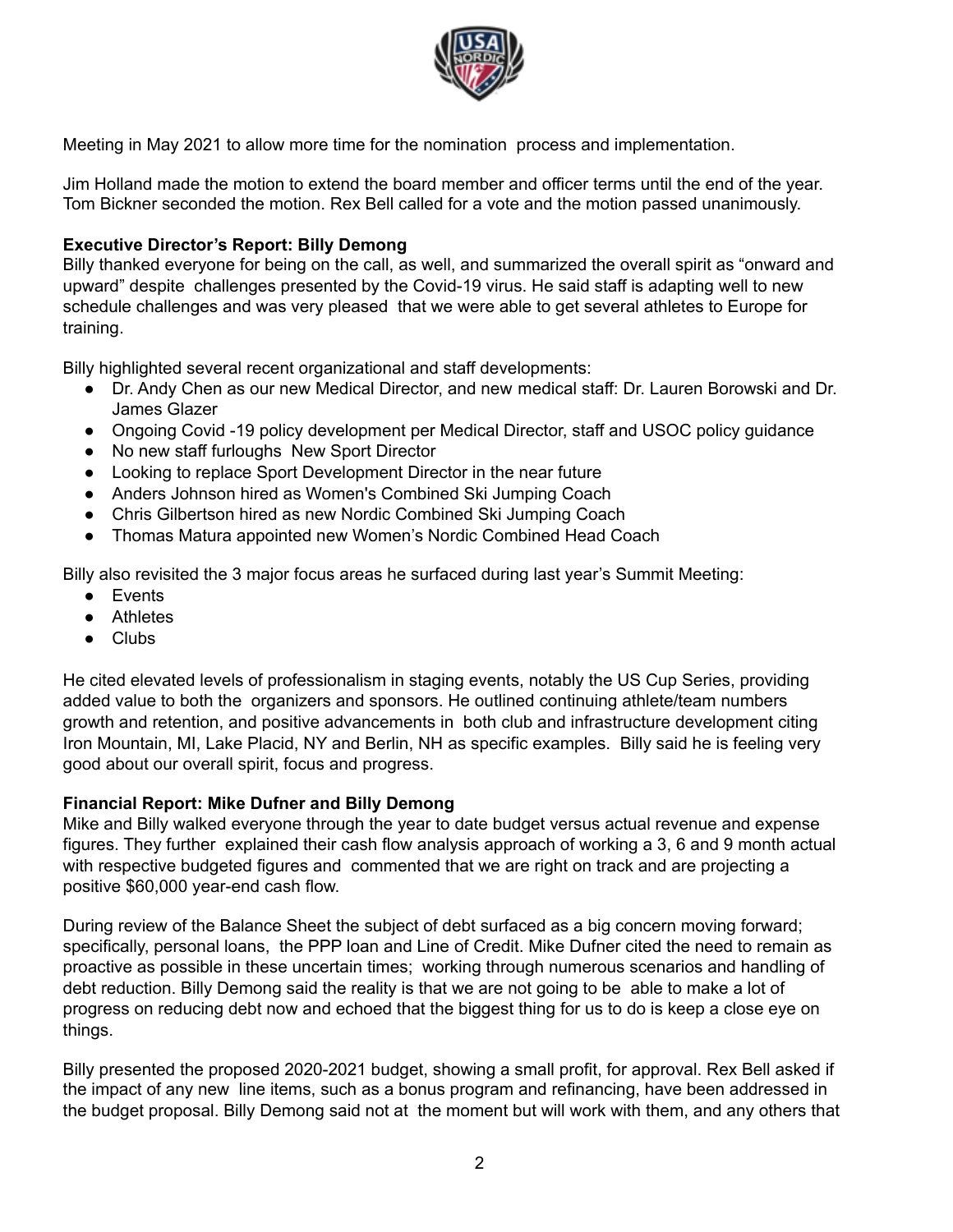

may develop, into the 3-month actual + 9 month forecast. Jeff Good gave kudos to the budget development and considerations moving forward and made the motion to

approve, as submitted. Tom Bickner seconded the motion. Rex Bell called for a vote. Vote to approve was unanimous.

## **Athletics Report: Jed Hinkley**

In addition to the organizational and staff highlights provided by Billy Demong Jed acknowledged the ongoing event planning challenges presented by the Covid-19 virus, both domestically and internationally, and working through new cultural shifts with coaches and athletes. Billy Demong thanked Jed for his leadership and the positive impact he has already made on our program.

# **Social Media and Fundraising Report: Ben Berend**

Ben reported significant advancement in our social media engagement rate; with over 20 communication pieces posted on our website, 17,000 plus website visits and 23 newsletters sent between April and July!

Regarding fundraising, Ben reported our recent "Giving Tuesday" promotion and On-Line Auction Fundraiser generated over \$3,800 and \$16,000, respectively.

Ben also noted that he will be working with a graphic design intern over the next few months, free of charge to USANS, and reported the completion of a new Podcast Series entitled "Ticket to Fly" scheduled to begin at the end of the month. Developed in conjunction with Tom Kelly and hosted by Peter Graves, this Podcast Series will feature interviews with both athletes and people influential in the development of our sports around the globe. Tom Bickner, Rex Bell, Jimmy Holland and Billy Demong all gave a big thanks to Ben for the great job he is doing.

# **Partnership and Marketing Report: Billy Demong**

Billy provided an overview of activity and focus from our revenue generation consultant, Neil Fortier, CEO, The DIFF. Billy referenced a document listing potential partners (noting confidential nature), ongoing conversations and respective possible impacts for review and said that both he and Neil would welcome input, feedback and suggestions from any of us directly.

# **Governance Committee Report: Robin Outwater**

As a volunteer, Robin said he is willing to remain as Chair of the Governance and Nominating Committee but feels this position would be better served by a member of the board. He suggested that we nominate and select a new chairperson after the Board of Directors Structure Review and Governance Practices Evaluation is completed. Robin said that he would like to remain on the Governance and Nominating Committee and expressed interest in becoming a member of a future Capital Campaign Committee.

# **Sport Sub Committees: Tom Bickner**

Rather than going through individual documents, Tom directed attention to the Coaches, Officials, Womens and Calendar reports distributed in advance of this meeting and offered to address any questions or concerns afterwards.

# **BOD & USANS Membership and Safesport Compliance: Tom Bickner**

Tom Bickner reiterated that All USANS Board Members are required to be SafeSport compliant which includes US Ski and Snowboard membership (required), a background check and completion of the